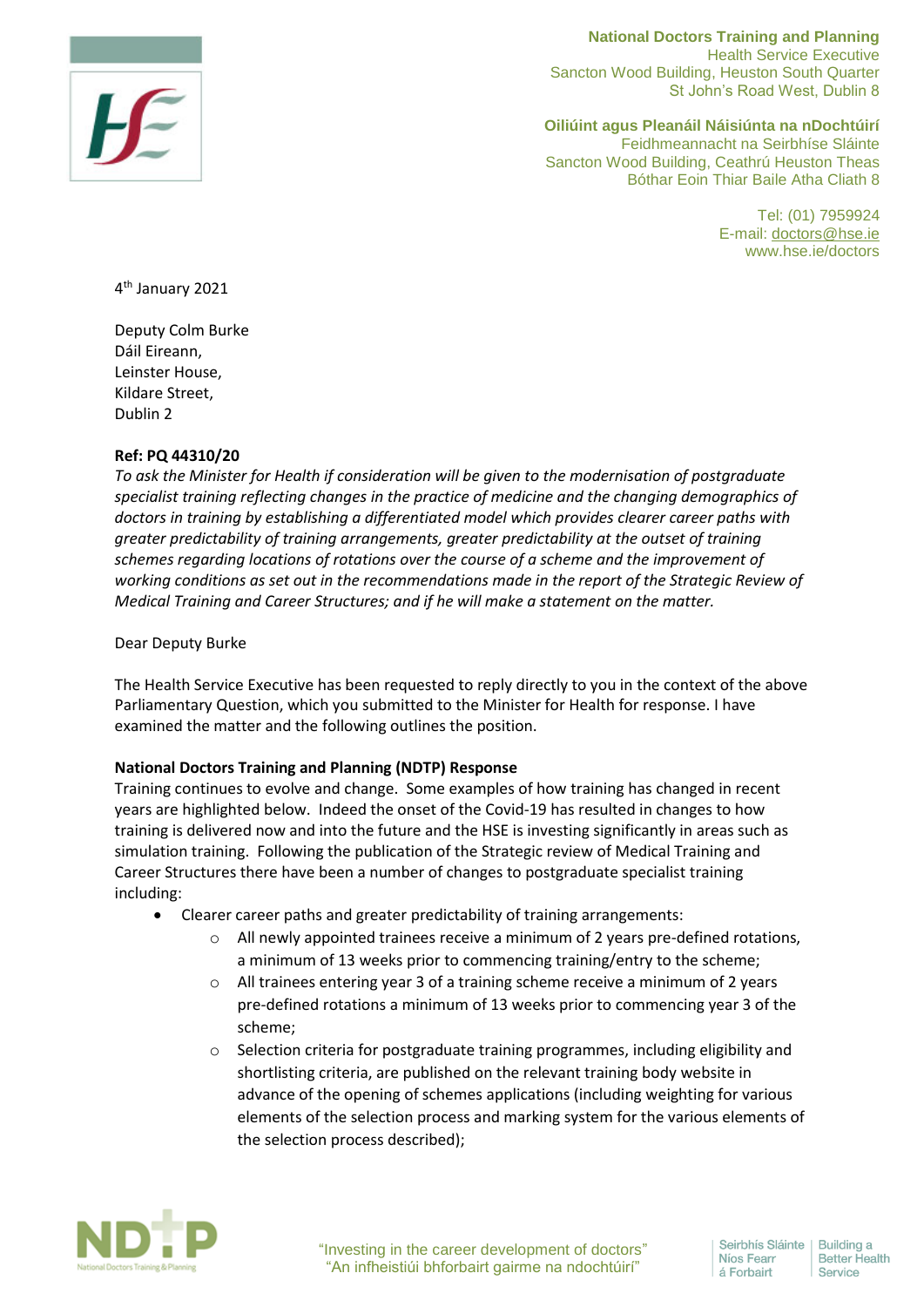

-

**National Doctors Training and Planning**  Health Service Executive Sancton Wood Building, Heuston South Quarter St John's Road West, Dublin 8

**Oiliúint agus Pleanáil Náisiúnta na nDochtúirí** Feidhmeannacht na Seirbhíse Sláinte Sancton Wood Building, Ceathrú Heuston Theas Bóthar Eoin Thiar Baile Atha Cliath 8

> Tel: (076) 6959924 E-mail: [doctors@hse.ie](mailto:doctors@hse.ie) www.hse.ie/doctors

- $\circ$  Interview feedback is available to all applicants interviewed for national training programmes;
- $\circ$  A medical careers and training website [\(http://www.medicalcareers.ie/\)](http://www.medicalcareers.ie/) has been developed through the Forum of Irish Postgraduate Medical Training Bodies which provides information on all specialist training programmes making it easier for medical students and trainee doctors to navigate the different training options available in Ireland;
- o An Annual Medical Careers Day has been established to provide career advice for medical graduates. Attendees are given the opportunity to speak with senior trainees and consultants and learn about the broad spectrum of career opportunities open to them through career planning seminars, presentations, workshops, career clinics and information stands for each postgraduate training body;
- o Growth of Post CSCST Fellowships: Post-CSCST Fellowships were introduced in 2014, along with a new pay rate for these Fellows at the highest point of the Specialist Registrar (SpR) scale. A register of approved post-CSCST Fellowships for the Irish health service was established in 2014, with 56 Fellowships approved to  $date^1$ .

In 2018 the HSE launched the Aspire Post CSCST Fellowship awards which saw the introduction of 6 fully funded post CSCST fellowships. The initiative expanded in 2019 to include 2 additional fellowships for Mental Health and has grown further for 2021 with 2 additional fellowships for Primary Care. The initiative has funded 22 Post CSCST fellowships to date.

Covid Era Post CSCST Fellowships: In recognition the unprecedented challenges faced by the Irish health service due to COVID the HSE are establishing up to 40 fully funded high quality Post CSCST Fellowships to commence in July 2021 in key areas of need within the Health Service. The process of identification and recruitment of the Fellowships is being managed through the Postgraduate Training Bodies with input from the HSE.

- Changes in the practice of medicine and the changing demographics of doctors in training
	- o Expansion of the National Supernumerary Flexible Training scheme posts: Since July 2016 the scheme has expanded from 24 to 32 annual places. The scheme has also been extended to junior trainees from year 2 BST onwards. Job sharing/less than full time arrangements: In order to expand the opportunities for flexible and less than fulltime training (LTFT) to more doctors' the HSE have recently piloted a scheme whereby job-sharing posts were topped-up from the

<sup>1</sup> *Not all are filled annually as these posts are generally created by the conversion of existing Specialist Registrar or non-training posts. Applications for renewal or re-approval of Post-CSCST Fellowships are submitted to NDTP annually*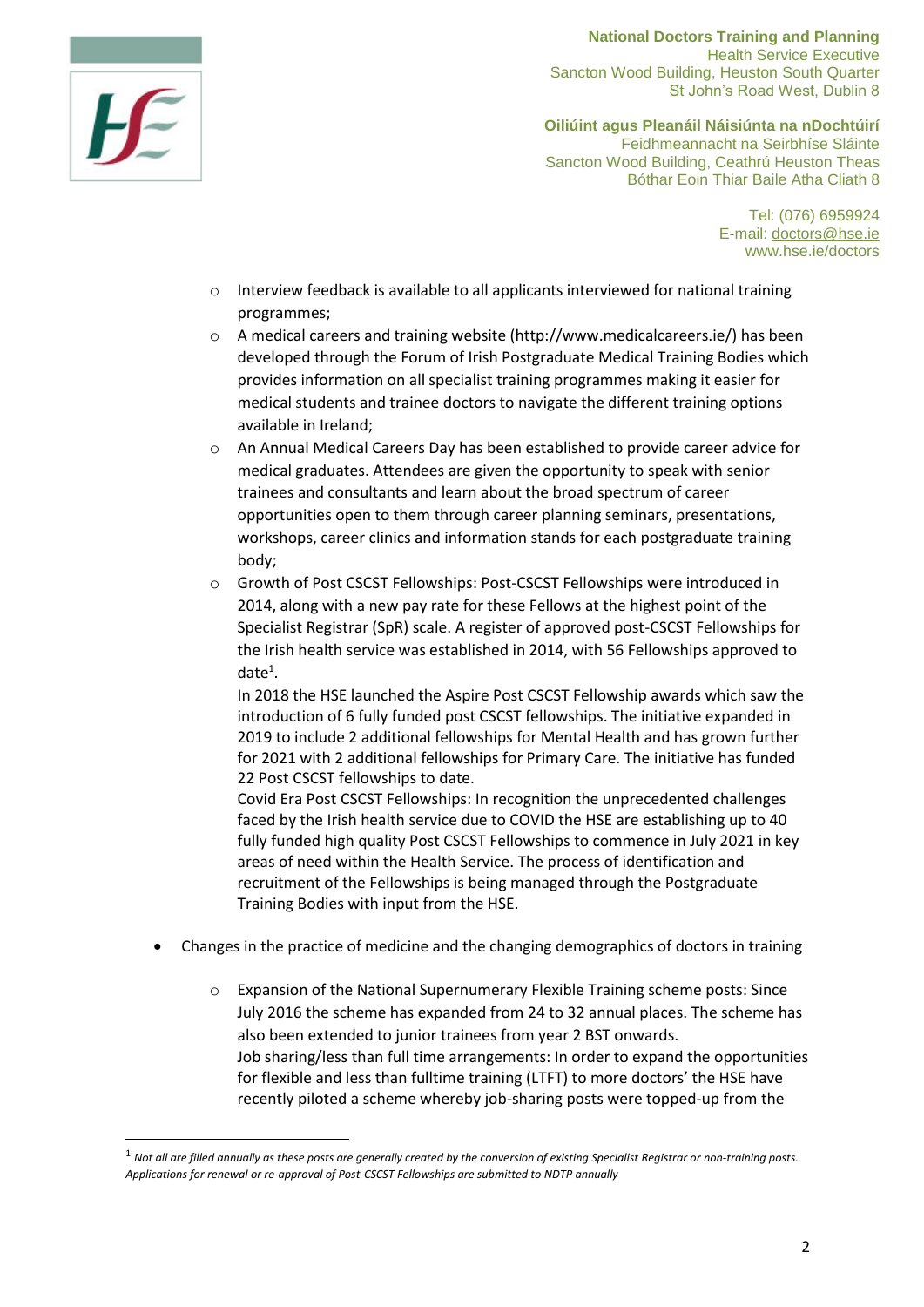supernumerary flexible training scheme. The HSE are working closely with training bodies to expand this scheme and facilitate interested trainees in more jobsharing posts for 2021;

- o Introduction of Spark programme: The Spark Innovation Programme is an NCHDled national initiative that seeks to support, promote and recognise innovation amongst healthcare staff. The Programme offerings are multiple including seed funding, innovation competitions, dedicated support for early career staff, but also education and mentorship to empower healthcare staff and enable projects that improve the health service to come to fruition;
- $\circ$  Introduction of online National Employment Record (NER) which has streamlined HR and Occupational Health processes and eliminated the paperwork burden associated with rotations. It is now used by circa 7500 NCHDs nationally. It also provides a fully transparent and on-line 24/7 system for NCHDs to claim expenses through the Training Supports Scheme and Clinical Course and Exam Refund Scheme;
- o Enhanced Financial Supports: The Training Support Scheme (TSS), introduced in July 2019, provides reimbursement for approved exams, courses or conferences and is open to all NCHDs. Since July 2019 the full costs of approved examination/courses are eligible for refund to NCHDs under the Clinical Course Exam Refund Scheme (CCERS), this was previously capped at €450. Claims under both the CCERS and TSS can now be made easily via NCHDs NER which provides complete transparency in terms of claims they may have made and balance of funds remaining;
- $\circ$  Introduction of the Lead NCHD programme: The programme was introduced to provide a formal link at hospital management level between NCHDs and management, and to develop leadership capacity within NCHDs. The programme now runs across 32 acute hospitals, Community Health Organisations (CHOs), Public Health and Primary Care settings. Approximately 70 NCHD leads are appointed annually and over 400 NCHDs have held the position to date;
- o Introduction of the Management and Leadership Scholarship: Since 2017 part funding is available annually for 24 NCHDs pursuing a Master's Degree in Management and Leadership Skills to further promote and support clinician leadership amongst NCHDs and prepare doctors for future management and leadership roles;
- o Establishment of Training Leads: After the successful pilot in the UL and Saolta Hospital Groups, Training Leads are now established in five hospital groups. The Training Leads are consultants who have overall responsibility for all hospitals within their particular group, and are responsible for ensuring that each clinical site adhere to the Medical Council criteria for training. Training Leads have a key role in co-ordinating generic training issues at clinical site level. Training Leads support the needs of both trainees and non-training scheme doctors.
- o Investment in Simulation Training: This year the HSE has made significant investment in the infrastructure required for the development of simulation training capabilities within the 7 Hospital groups. Simulation training is an established and reliable tool used to support the delivery of postgraduate training through advanced educational technology. Investment in simulation facilities, audio visual (AV) systems and virtual reality (VR) platforms can accurately recreate real time events allowing for training to be delivered to a wider number of NCHDs